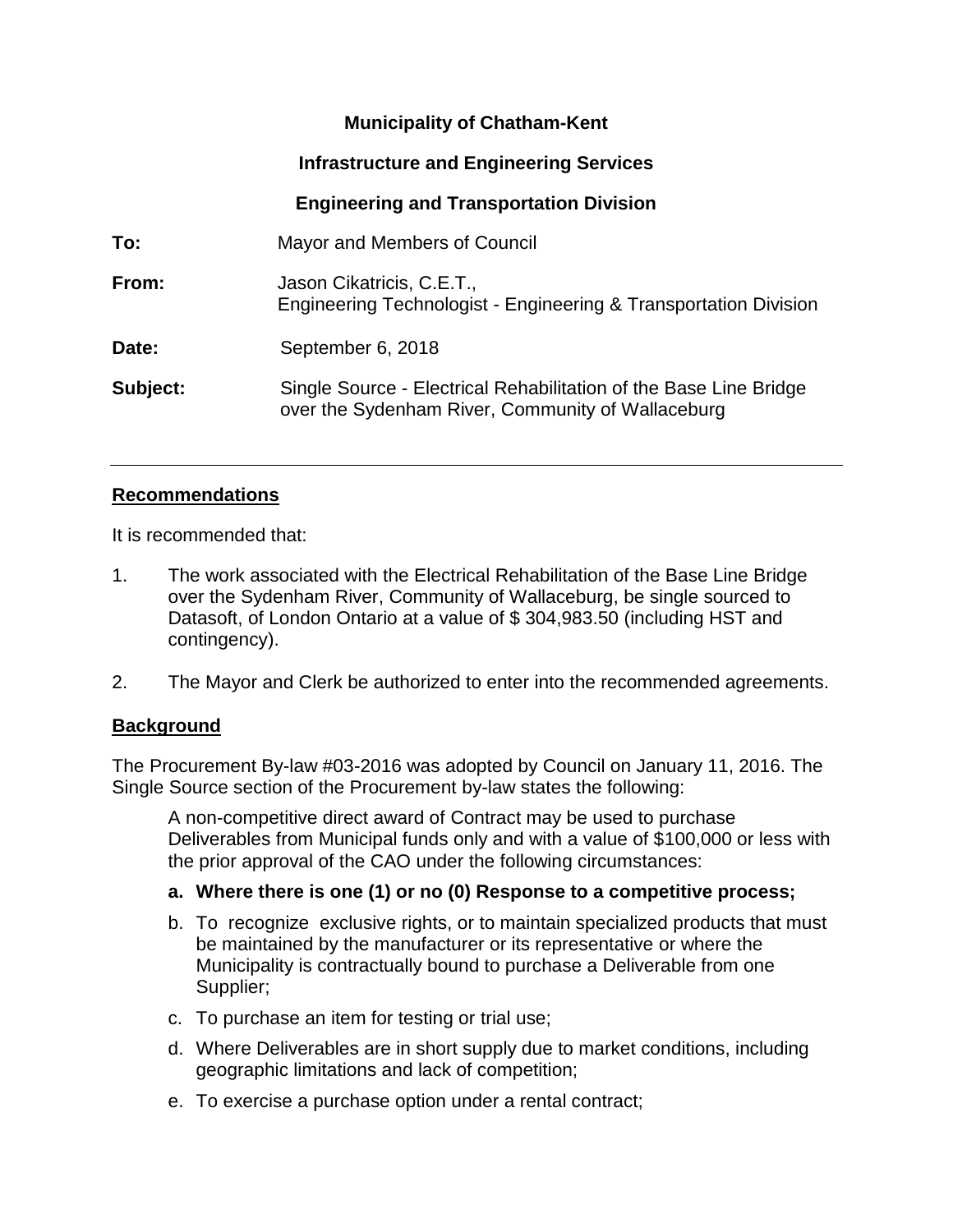- f. To purchase Goods offered for sale by auction or tender;
- g. Where a competitive method of purchasing could interfere with the Municipality's ability to maintain security or order, or to protect human, animal or plant life. For clarity, this exception only applies where the competitive method of purchasing is what causes the interference, not where the good or service being purchased affects the ability to maintain security or order, or protects human, animal or plant life.
- h. Where an unforeseeable situation of urgency exists and competitive methods of purchasing would result in the Municipality's inability to obtain the Deliverable in time. For clarity, this exception cannot be used where the urgency was foreseeable;

or,

i. Where Deliverables relating to matters of a confidential or privileged nature are required and disclosure of these matters could reasonably be expected to compromise confidentiality, cause economic disruption, or otherwise be contrary to the public interest.

The Base Line Bridge was built in 1994, has an east-west orientation, and is located on Base Line in the Community of Wallaceburg. This Swing Bridge carries two lanes of predominantly vehicular traffic across the Sydenham River in three non-continuous spans, with a total crossing length of 118.85 m and a maximum clearance of 8.0 m. The deck has a travelled width of 8.5 m and an overall width of 13.95 m.

Due to the fact that the Lord Selkirk Bridge is currently load restricted, all truck traffic is being detoured across the Base Line Bridge. The recommended rehabilitation in this report does not include mechanical and structural work in order to allow vehicular traffic to continue to use the bridge until the Lord Selkirk Bridge has been rehabilitated.

Over the past few years, there have been a number of occurrences where the Base Line Bridge became fixed in the open position while allowing marine traffic to pass. Once opened, it was not able to close to allow vehicular traffic to pass. This was a result of faulty sensors and the inability to override the bridge programming to force the system to close the bridge. This resulted in an approximate 4 to 5 hour delay whereby no vehicular traffic could use the bridge.

To resolve the vehicular traffic issue, Chatham-Kent Public Works staff have to set up an emergency detour consisting of: Murray Street Bridge, Margaret Avenue, Fork Street, Wellington Street and Dufferin Avenue. This is not the preferred option as these road segments were not intended for heavy truck traffic.

Currently, to resolve the bridge open/close issue, two (2) contractors have to mobilize to the site. The first contractor has to provide boat transportation for the second contractor to access the center pier located in the Sydenham River. The second contractor has to climb the ladder attached to the center pier to be able to directly connect a laptop to the system. Once connected, a computer program is used to override the system to allow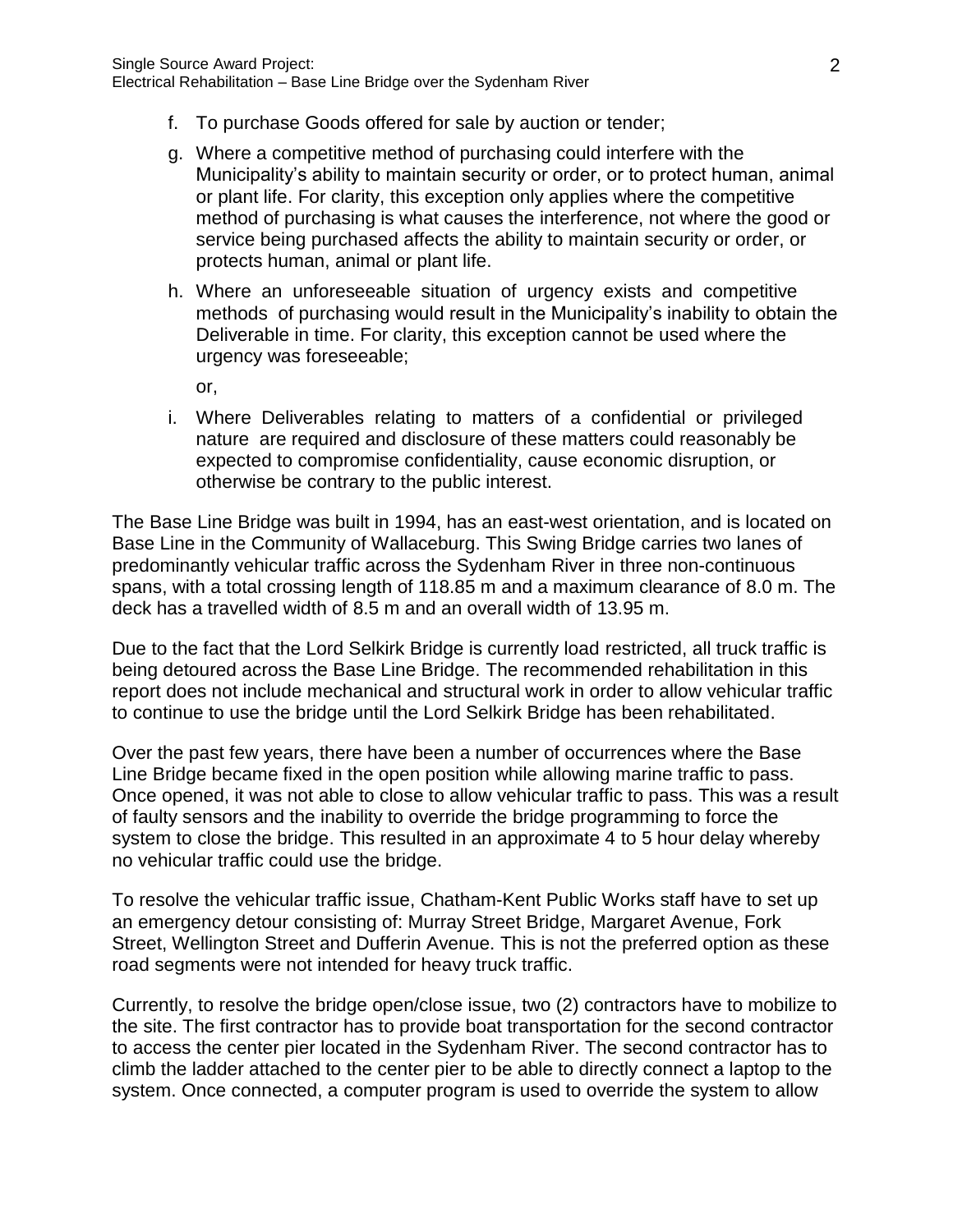the bridge to be closed. This process is becoming more difficult to perform as contractors are becoming reluctant to use a boat to access the center pier to override the system.

This road has an AADT of 5,600 and the speed limit at this location is 50 km/hr.

In 2009, a contract was let for the installation of: a hydraulic pump, a hydraulic overflow tank, electric panel for traffic gates and electric bypass panel.

Bi-annual inspections have been conducted by the Municipality of Chatham-Kent (as legislated under the *Public Transportation and Highway Improvement Act*) to continually monitor the condition of the structures and to ensure public safety. All structures form part of the comprehensive 20 Year Plan managed by the Engineering and Transportation Division.

In August 2016, AECOM Canada Ltd. was retained to complete a detailed bridge condition survey and assessment of the Base Line Bridge, Lord Selkirk Bridge and Murray Street Bridge. A separate report was prepared for each structure.

The Tender was let February 8, 2018 and closed March 8, 2018. The Purchasing Officer did not receive any tenders.

Electrical issues relating to the Base Line Bridge are as follows:

- Faulty sensors two (2) of the four (4) east abutment end jack pressure sensors malfunction during bridge operations.
- Deteriorated electrical conduits, improperly supported cables, corrosion in junction boxes and exposed feeder wires.
- The programmable logic controller (PLC) responsible for operation of the bridge is being phased out and replacement parts may no longer be available.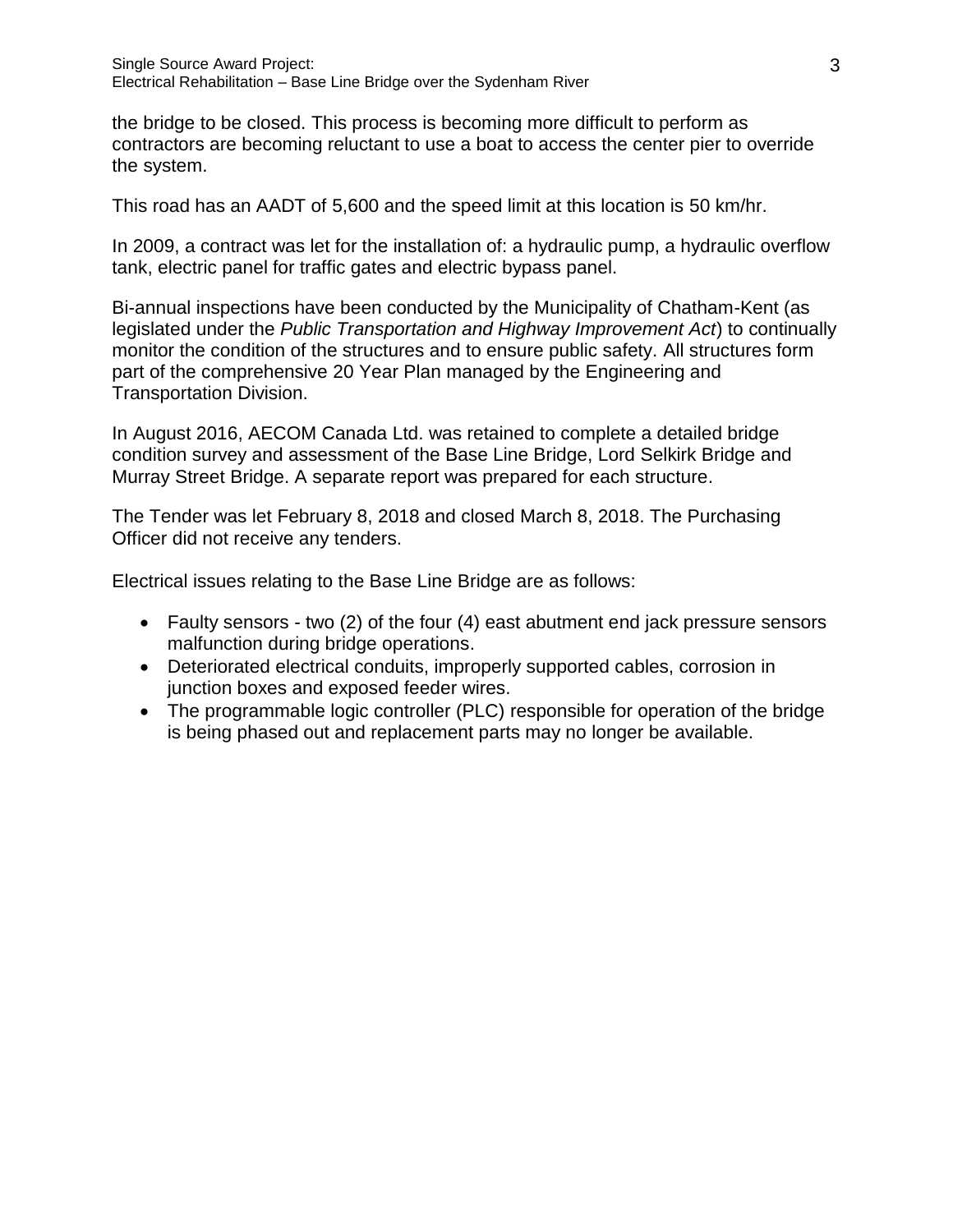

Figure 1. Base Line over Sydenham River

# **Comments**

It is recommended that single sourcing for the work associated with the Electrical Rehabilitation of the Base Line Bridge over the Sydenham River, Community of Wallaceburg, to Datasoft, of London Ontario as there were no (0) responses to a competitive process.

Datasoft has been providing maintenance services on this bridge for approximately 10 years which is why they are the preferred contractor for this project.

This contract consists of electrical repairs as outlined below;

#### Electrical Repairs:

- Replace existing main programmable logic controller (PLC).
- Replace existing control tower programmable logic controller (PLC).
- Replace existing west gate programmable logic controller (PLC).
- Replace input / output modules.
- Install new wireless equipment (transmitter / receiver) to eliminate the need to access the center pier to over-ride the system.
- Replace various limit switches identified by maintenance personnel.
- Replace select conduit and wiring.
- Install new pushbuttons and/or switches.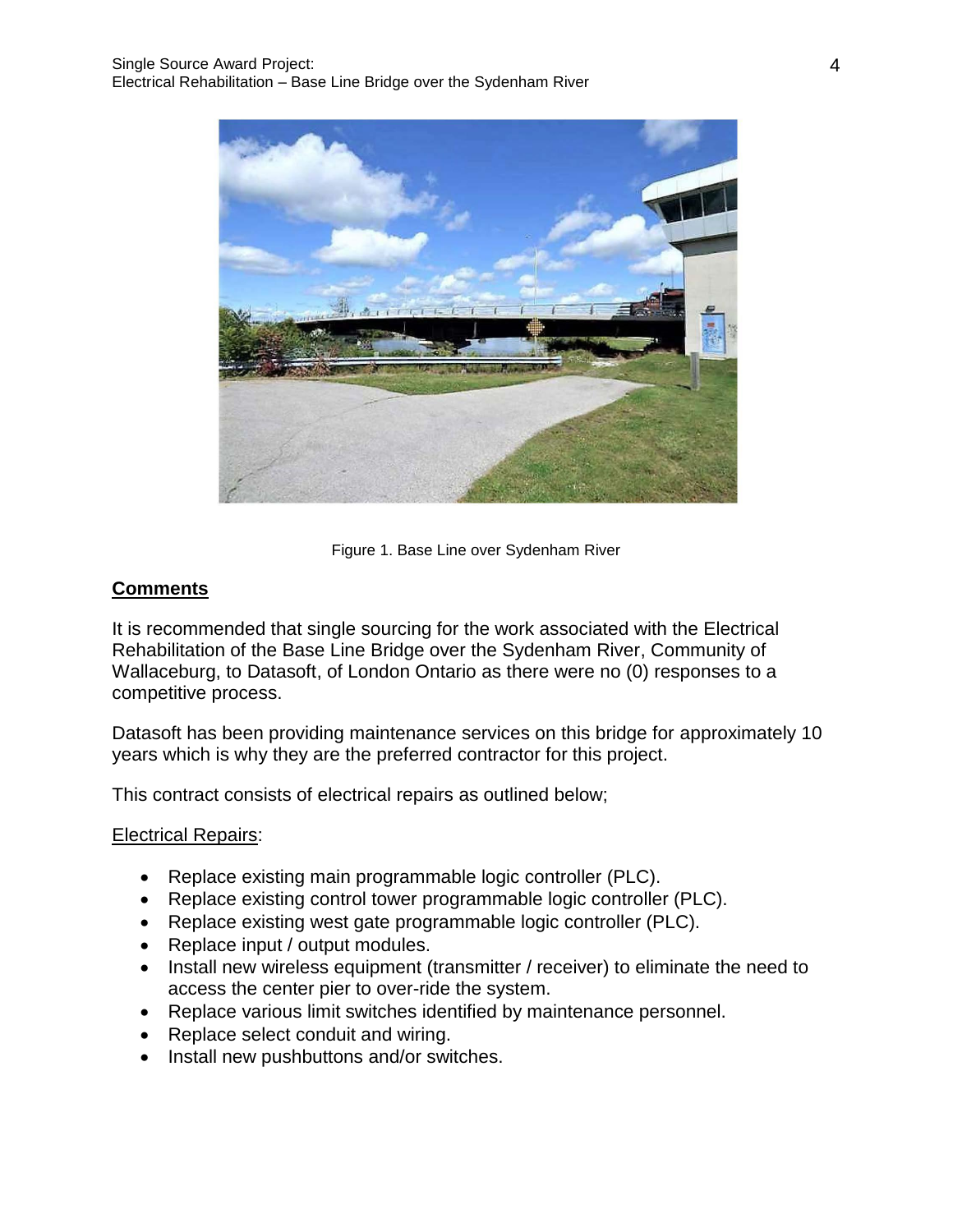Per the terms of the agreement, work may commence any time after Council Award with a substantial completion date of May 1, 2019.

There are no expected bridge closures required for road traffic to perform the work. In the event a short duration closure is required, it will be kept to a minimum, and the contractor will be required to provide notice to the Municipality at least 48 hours in advance.

The bid is approximately \$ 90,000 less than the Engineer's estimate.

# **Areas of Strategic Focus and Critical Success Factors**

The recommendations in this report support the following areas of strategic focus:

| $\overline{\phantom{a}}$                                                           | <b>Economic Prosperity:</b><br>Chatham-Kent is an innovative and thriving community with a diversified<br>economy                                                                                 |  |
|------------------------------------------------------------------------------------|---------------------------------------------------------------------------------------------------------------------------------------------------------------------------------------------------|--|
| $\overline{\phantom{a}}$                                                           | A Healthy and Safe Community: Chatham-Kent is a healthy and safe community<br>with sustainable population growth                                                                                  |  |
| $\overline{\phantom{a}}$                                                           | People and Culture:<br>Chatham-Kent is recognized as a culturally vibrant, dynamic, and creative<br>community                                                                                     |  |
| $\Box$                                                                             | <b>Environmental Sustainability:</b><br>Chatham-Kent is a community that is environmentally sustainable and promotes<br>stewardship of our natural resources                                      |  |
| The recommendations in this report support the following critical success factors: |                                                                                                                                                                                                   |  |
| $\overline{\phantom{a}}$                                                           | <b>Financial Sustainability:</b><br>The Corporation of the Municipality of Chatham-Kent is financially sustainable                                                                                |  |
| $\overline{\phantom{a}}$                                                           | Open, Transparent and Effective Governance:<br>The Corporation of the Municipality of Chatham-Kent is open, transparent and<br>effectively governed with efficient and bold, visionary leadership |  |
|                                                                                    | Has the potential to support all areas of strategic focus & critical success factors                                                                                                              |  |

 $\boxtimes$ Neutral issues (does not support negatively or positively)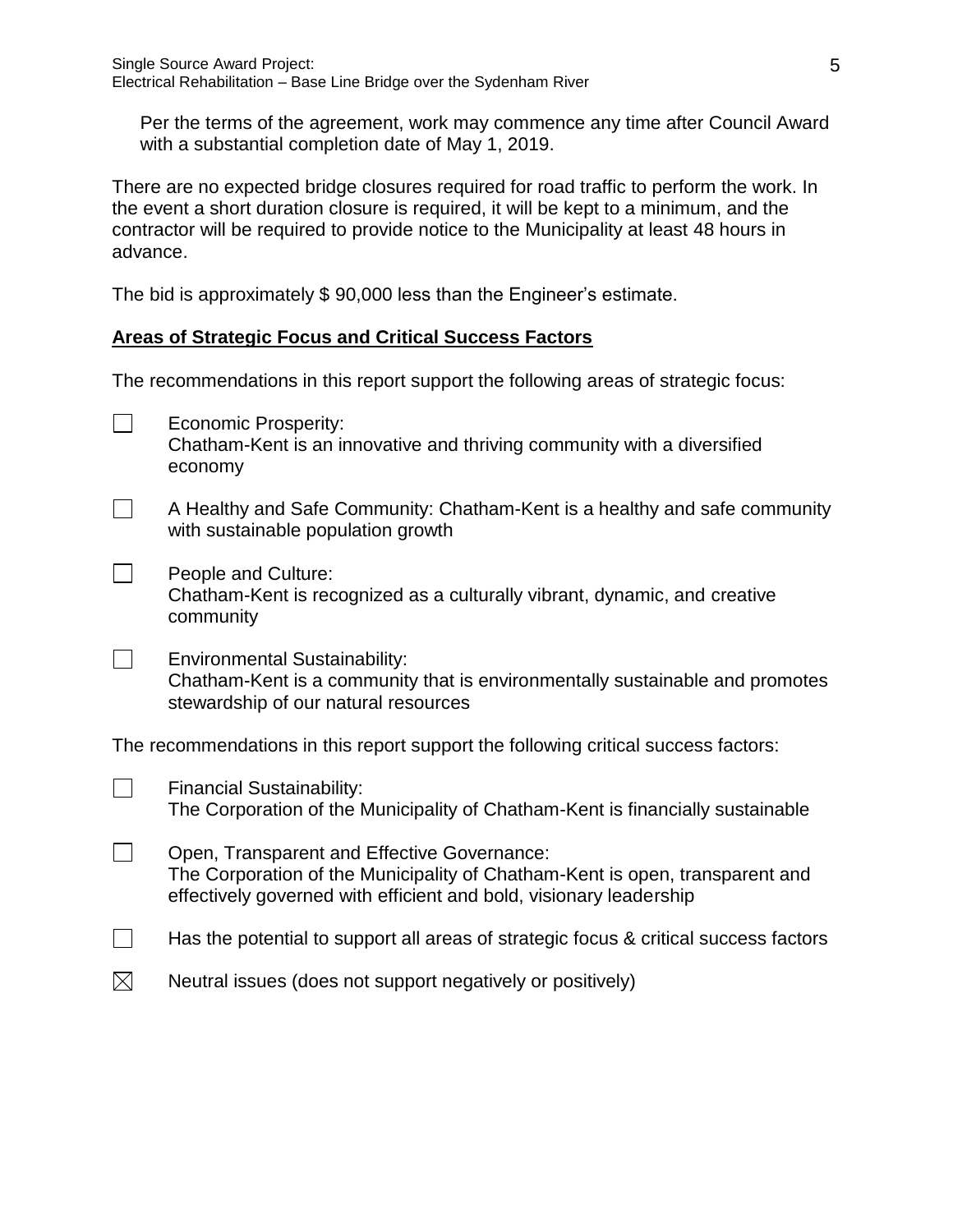# **Consultation**

The price submission made by Datasoft was reviewed by the Purchasing Officer, the Engineering and Transportation Division, Infrastructure and Engineering Services and by AECOM Canada Ltd.

#### **Financial Implications**

Project fees associated with this contract will be funded as summarized in the following table:

| <b>Financial Implications</b>                                        |                  |  |  |  |
|----------------------------------------------------------------------|------------------|--|--|--|
| Electrical Rehabilitation - Base Line Bridge over the Sydenham River |                  |  |  |  |
| <b>Project Costs</b>                                                 |                  |  |  |  |
| Recommended Tender <sup>A</sup> (Including HST)                      | \$304,983.50     |  |  |  |
| Recommended Contingency Allowance B                                  | \$70,000.00      |  |  |  |
| Less HST Rebate 11.24%                                               | $-$ \$ 34,280.15 |  |  |  |
| <b>Total Current Project Costs</b>                                   | \$270,703.35     |  |  |  |
| <b>Total Current Project Funding</b>                                 | \$270,703.35     |  |  |  |

**Note A:** Contingency is carried as a total of \$70,000 and is accounted for in the Recommended Tender.

**Note B**: Contingency allowance may or may not be expended and is recommended to address any unforeseen issues which present during the course of the project and are not covered by the contract specifications. This allowance may also be required for additional tariffs that may be imposed on some of the required components.

The total current project costs listed above will be funded from the Infrastructure Backlog Reserve.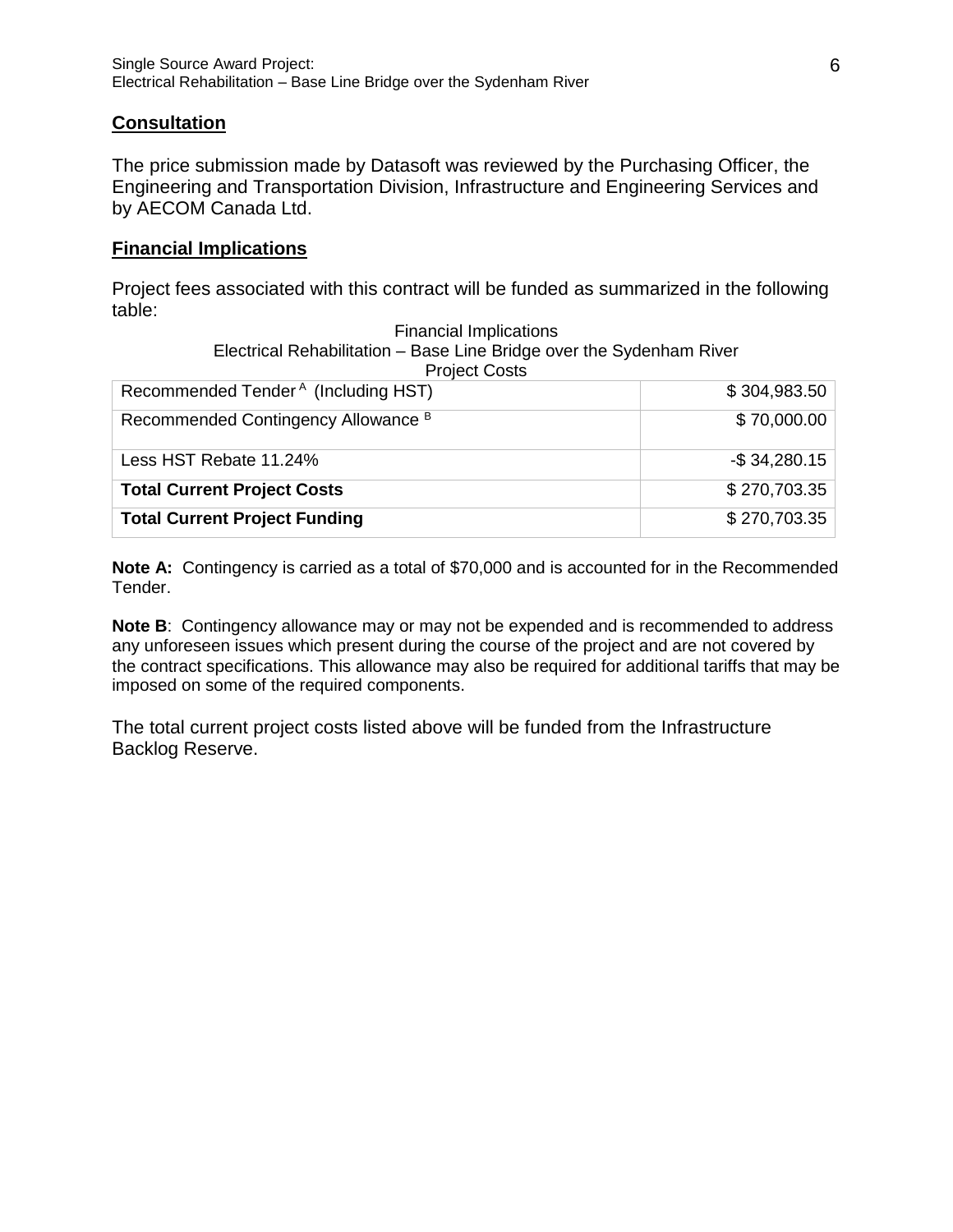Single Source Award Project: Electrical Rehabilitation – Base Line Bridge over the Sydenham River

Prepared by: Reviewed by:

Jason Cikatricis, C.E.T. Chris Thibert, P.Eng. Engineering Technologist,<br>
Engineering and Transportation<br>
Engineering and Transportation<br>
Engineering and Transportation Engineering and Transportation Engineering and Transportation

Reviewed by:

\_\_\_\_\_\_\_\_\_\_\_\_\_\_\_\_\_\_\_\_\_\_\_ Thomas Kelly, P.Eng., MBA General Manager Infrastructure and Engineering Services

Consulted and confirmed the content of the consultation section of the report by:

\_\_\_\_\_\_\_\_\_\_\_\_\_\_\_\_\_\_\_\_\_\_\_ \_\_\_\_\_\_\_\_\_\_\_\_\_\_\_\_\_\_\_\_\_\_\_

\_\_\_\_\_\_\_\_\_\_\_\_\_\_\_\_\_\_\_\_\_\_\_ Jennifer Scherle Purchasing Officer

Attachments: Appendix A Consultant's Letter of Recommendation

(RTC:\Infrastructure & Engineering\I&ES\2018\4042 – Single Source Award: Electrical Rehabilitation – Base Line Bridge over the Sydenham River)